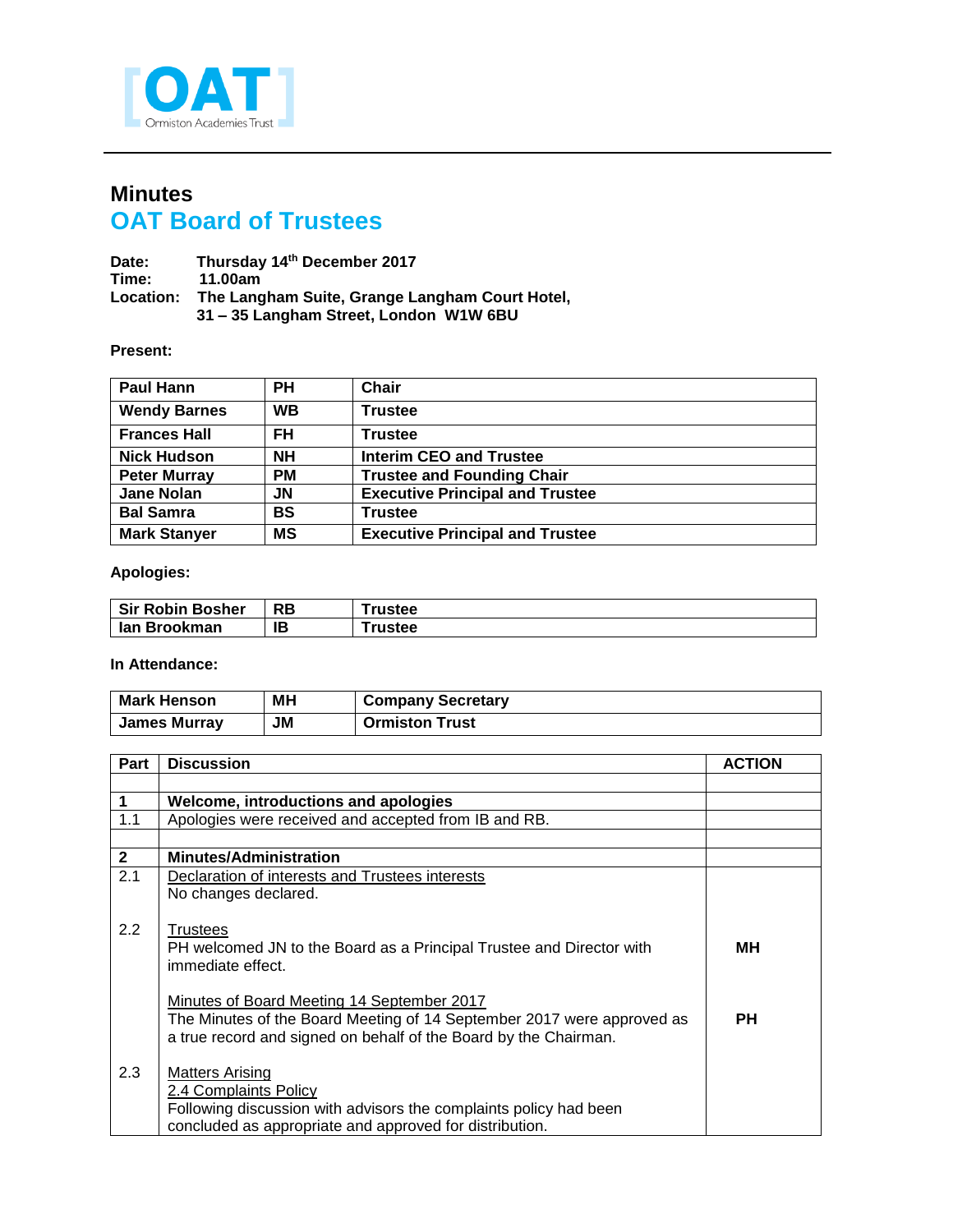

|          | 8. Strategic priorities                                                                                                                                                                                                                                                                                                                                                                                                                                                                                                           |            |
|----------|-----------------------------------------------------------------------------------------------------------------------------------------------------------------------------------------------------------------------------------------------------------------------------------------------------------------------------------------------------------------------------------------------------------------------------------------------------------------------------------------------------------------------------------|------------|
|          | Deferred to March 2018 meeting.                                                                                                                                                                                                                                                                                                                                                                                                                                                                                                   | <b>NH</b>  |
|          | All other matters arising had been actioned, delegated to the FOR and or                                                                                                                                                                                                                                                                                                                                                                                                                                                          |            |
|          | SIS Committees or formed part of the meeting's agenda.                                                                                                                                                                                                                                                                                                                                                                                                                                                                            |            |
|          |                                                                                                                                                                                                                                                                                                                                                                                                                                                                                                                                   |            |
| 3<br>3.1 | Financial Oversight & Risk Committee Update<br>FH updated the Board on non-audit matters discussed by FOR since the last                                                                                                                                                                                                                                                                                                                                                                                                          |            |
|          | meeting including general budget challenges to the academies in both<br>absolute numbers and phasing issues; GDPR preparedness; and the recent<br>banking tender and resultant planned change from Barclays to Lloyds.<br>Discussion included new schools and changes to reserves in the intervening<br>periods between concluding due diligence and completing a transfer and<br>possible methods to protect the Trust's position; and general awareness<br>levels of the new funding structures being introduced by government. |            |
| 3.2      | Annual Report and Financial Statements for year ended 31 August 2017<br>FH confirmed that the Audit Committee had fully reviewed the draft accounts<br>and auditors' report on the accounts, tabling the most recent draft set of<br>accounts and RSM's Audit Report to the Board.                                                                                                                                                                                                                                                |            |
|          | FH highlighted a number of key accounting areas impacting the accounts<br>including SWB pension and property valuations to substantiate the opening<br>balance sheet transferred on conversion; recognition of certain properties<br>under licence to occupy arrangements which were required to be valued in<br>the accounts; deferred income analysis and treatment; prior year<br>adjustments; and RSM's key findings of its audit.                                                                                            |            |
|          | It was agreed that, in order for all trustees to have sufficient time to review<br>the draft accounts, a Board Conference call meeting be convened for<br>3.00pm on Monday 18 December 2017 to formally finalise and authorise the<br>accounts. Any comments/feedback on the drafts to be forwarded to FH/IB<br>ahead of that meeting.                                                                                                                                                                                            | <b>ALL</b> |
| 4        | <b>LGB Terms of Reference</b>                                                                                                                                                                                                                                                                                                                                                                                                                                                                                                     |            |
| 4.1      | The Board considered the draft amended terms of reference for LGBs as<br>submitted to the meeting which were considered and approved.                                                                                                                                                                                                                                                                                                                                                                                             | <b>NH</b>  |
|          | PH suggested that a wider over-arching review of the scheme of delegation,<br>regional model and terms of reference was required given the ongoing<br>discussions on governance, standardisation and structure.                                                                                                                                                                                                                                                                                                                   | <b>NH</b>  |
| 5        | Any other business                                                                                                                                                                                                                                                                                                                                                                                                                                                                                                                |            |
| 5.1      | <b>School conversions</b>                                                                                                                                                                                                                                                                                                                                                                                                                                                                                                         |            |
|          | Approval of the Transfer of Flegg High School                                                                                                                                                                                                                                                                                                                                                                                                                                                                                     |            |
|          | Having carefully considered the outcome of the due diligence process, and<br>following receipt of the consent of the Secretary of State, the directors<br>considered that it was in OAT's best interests (and in furtherance of the<br>charitable objects) to approve the transfer of Flegg High School (to be known<br>as Flegg High Ormiston Academy) (the "Academy") to OAT (the "Transfer"),<br>with effect from 1 February 2018 or as soon as possible thereafter.                                                           |            |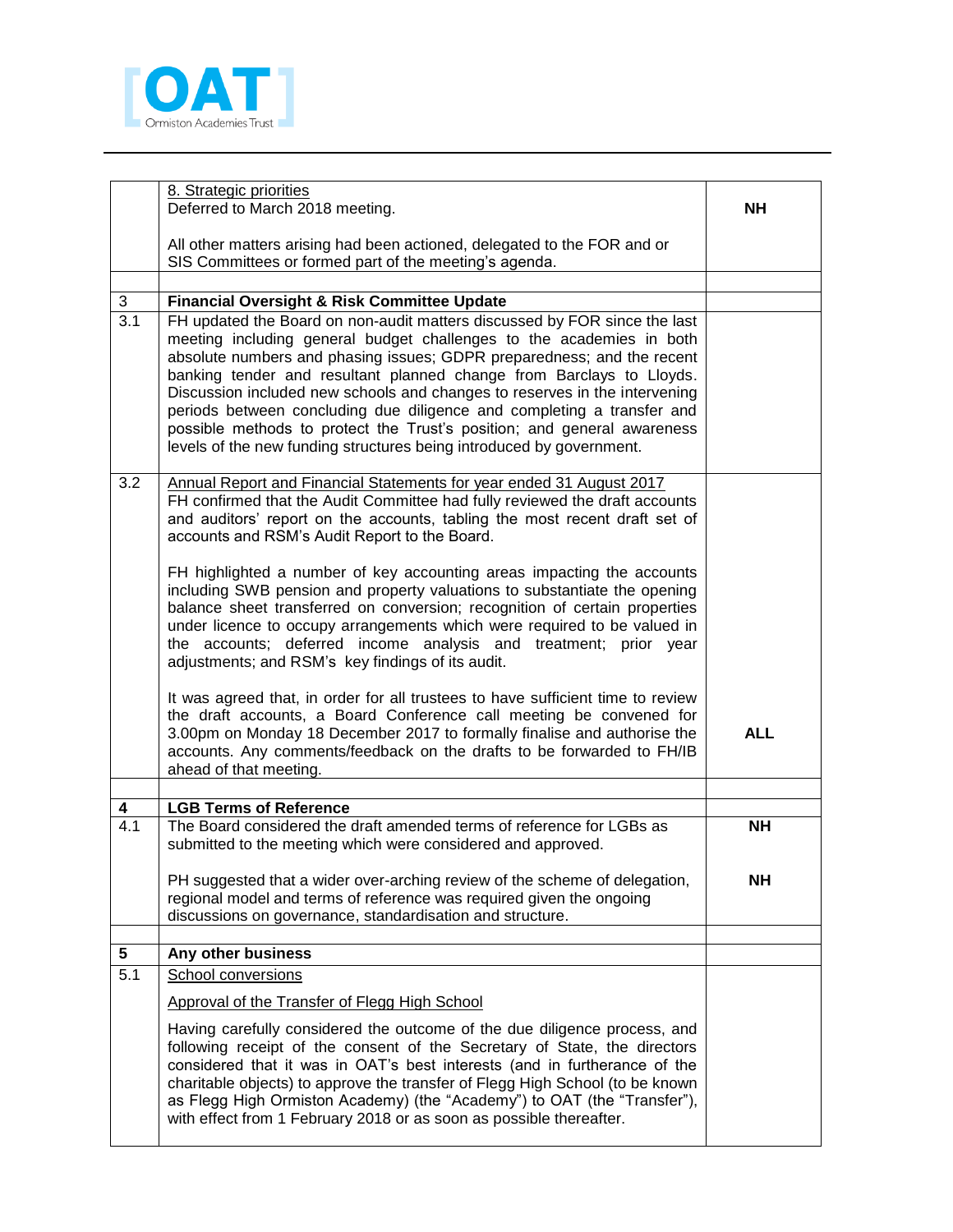

|     | In making this decision, the directors have considered their equality duty and<br>have concluded that the decision to enter into the transfer is unlikely to affect<br>disproportionately any particular person or group who share protected<br>characteristics.<br>The Directors therefore resolved to authorise P.Hann and N. Hudson to<br>enter on the board's behalf into the documents required to effect the transfer,<br>including but not limited to:                    | <b>PH/NH</b> |
|-----|----------------------------------------------------------------------------------------------------------------------------------------------------------------------------------------------------------------------------------------------------------------------------------------------------------------------------------------------------------------------------------------------------------------------------------------------------------------------------------|--------------|
|     | 1. Deed of Novation and Variation to the existing Flegg Funding<br>Agreement                                                                                                                                                                                                                                                                                                                                                                                                     |              |
|     | 2. Transfer Agreement                                                                                                                                                                                                                                                                                                                                                                                                                                                            |              |
|     | 3. TR1                                                                                                                                                                                                                                                                                                                                                                                                                                                                           |              |
|     | Approval of the Transfer of Thomas Wolsey School                                                                                                                                                                                                                                                                                                                                                                                                                                 |              |
|     | Having carefully considered the outcome of the due diligence process, and<br>following receipt of the consent of the Secretary of State, the directors<br>considered that it was in OAT's best interests (and in furtherance of the<br>charitable objects) to approve the transfer of Thomas Wolsey School (to be<br>known as Thomas Wolsey Ormiston Academy) (the "Academy") to OAT (the<br>"Transfer"), with effect from 1 February 2018 or as soon as possible<br>thereafter. |              |
|     | In making this decision, the directors have considered their equality duty and<br>have concluded that the decision to enter into the transfer is unlikely to affect<br>disproportionately any particular person or group who share protected<br>characteristics.                                                                                                                                                                                                                 |              |
|     | The Directors therefore resolved to authorise P. Hann and N. Hudson to<br>enter on the board's behalf into the documents required to effect the transfer,<br>including but not limited to:                                                                                                                                                                                                                                                                                       | <b>PH/NH</b> |
|     | 1. Deed of Novation and Variation to the existing Thomas Wolsey<br><b>Funding Agreement</b>                                                                                                                                                                                                                                                                                                                                                                                      |              |
|     | 2. Transfer Agreement                                                                                                                                                                                                                                                                                                                                                                                                                                                            |              |
|     | 3. Heads of Terms/Lease                                                                                                                                                                                                                                                                                                                                                                                                                                                          |              |
| 5.2 | <b>Regional Governance</b><br>After discussion in respect of the roll-out of Strategic Progress Boards<br>across the trust, the Board considered and approved the Terms of<br>Reference of Strategic Progress Boards as submitted to the meeting.                                                                                                                                                                                                                                | <b>NH/NM</b> |
| 5.3 | <b>Admissions Policies</b><br>NH noted that admissions policies would be due for formal approval by end<br>February 2018 prior to the next scheduled Trustee Board meeting. NH<br>consequently recommended that the approval of the same be delegated with<br>full authority of the Board to the School Improvement and Standards<br>Committee which was considered and approved by the Board.                                                                                   | <b>NH</b>    |
| 5.4 | <b>Safeguarding Policy</b><br>NH requested Board approval of the safeguarding policy with no changes                                                                                                                                                                                                                                                                                                                                                                             |              |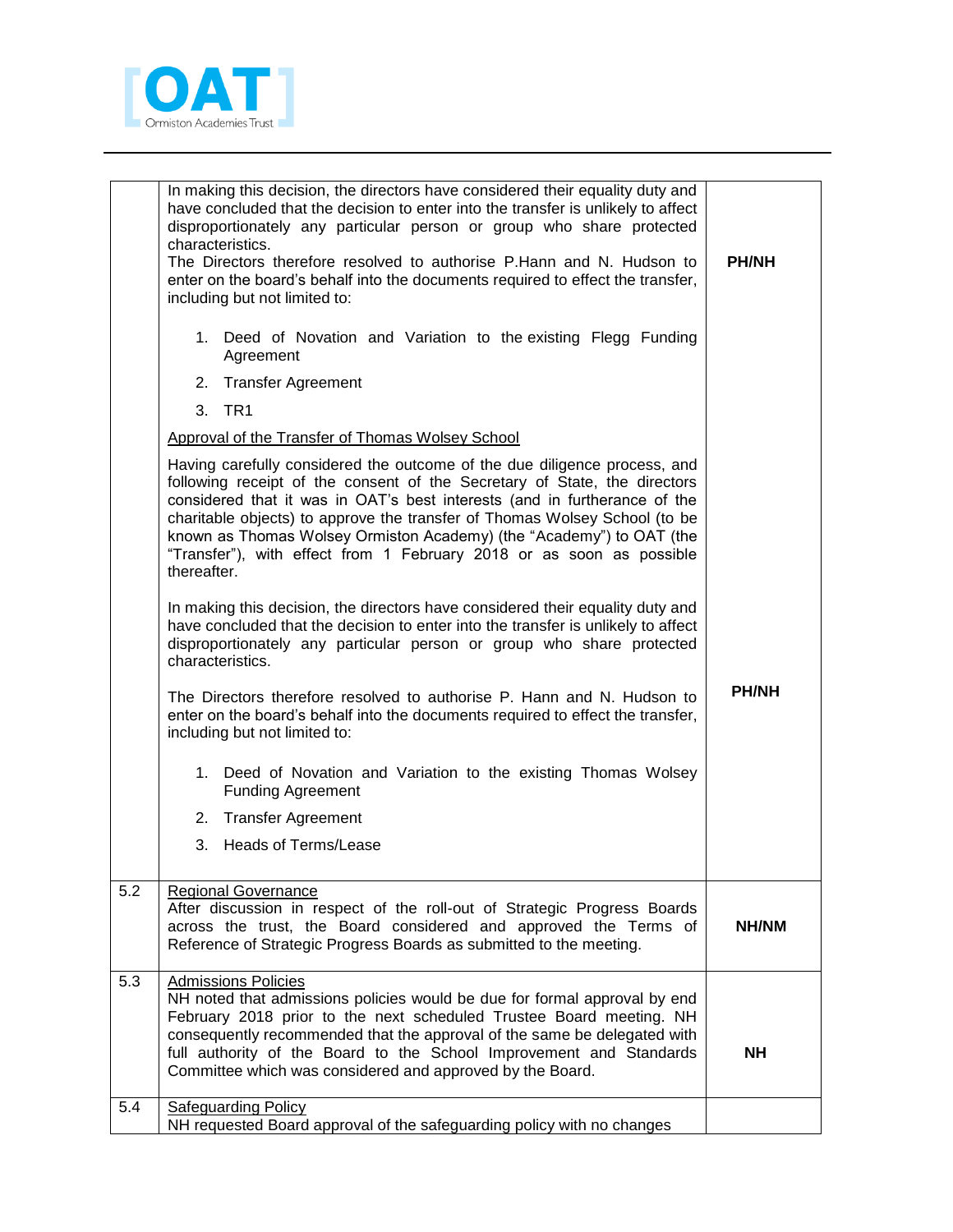

|          | recommended. The Board considered and approved the policy as<br>recommended.                                                                                                                                                                                                                                                                                                                                                                                                                                                                                                                                                                                                                                                                                                                                                                                                                                                                                                                                                                                                                                                                                                       | <b>NH</b>               |
|----------|------------------------------------------------------------------------------------------------------------------------------------------------------------------------------------------------------------------------------------------------------------------------------------------------------------------------------------------------------------------------------------------------------------------------------------------------------------------------------------------------------------------------------------------------------------------------------------------------------------------------------------------------------------------------------------------------------------------------------------------------------------------------------------------------------------------------------------------------------------------------------------------------------------------------------------------------------------------------------------------------------------------------------------------------------------------------------------------------------------------------------------------------------------------------------------|-------------------------|
| 5.5      | Partnership fees/charging arrangements<br>PH and NH recommended that, in view of the upcoming changes in funding<br>and the existing two tier internal charging structures to academies, a working<br>party be created to consider and recommend a new single charging structure<br>to the Board. In order to ensure transparency and fairness, PH<br>recommended an external neutral chair to lead a working party of two OAT<br>representatives and two Principals. Recommendations for participants would<br>be welcomed by the Board.                                                                                                                                                                                                                                                                                                                                                                                                                                                                                                                                                                                                                                          | <b>NH</b><br><b>ALL</b> |
|          |                                                                                                                                                                                                                                                                                                                                                                                                                                                                                                                                                                                                                                                                                                                                                                                                                                                                                                                                                                                                                                                                                                                                                                                    |                         |
| 6<br>6.1 | <b>CEO Vision</b><br>NH presented his broad views on his assessment of OAT's position when<br>gauged against ten key assumptions of things the best MATs get right in<br>their organisations including viewing the whole workforce as a MAT resource<br>to deploy; having strong partnerships beyond the trust; having a cohesive<br>trust-wide improvement plan; the alignment and standardisation of<br>educational delivery; providing Principals with performance targets to<br>contribute to the trust; having a clear talent management strategy; ensuring<br>growth does not compromise standards; ensuring the Board understands the<br>dual function of creating strategy and holding management to account;<br>enabling extended learning opportunities; and ensuring improvement and<br>curriculum development is evidence based.<br>The Board discussed the various assumptions and assessment with<br>constructive feedback with discussion including the operational model;<br>differing motivations; underlying improvement remaining key; language and<br>terminology; and understanding the operational/ regional model and its<br>financial implications better. |                         |
| 6.2      | NH then outlined his suggested key strategic priorities for focus in the<br>coming years including establishing a sustainable regional delivery model;<br>achieving consistently high academic outcomes; becoming one of the<br>highest performing MATs nationally (top 20%); and enabling children and<br>young people to experience a broad range of opportunities.<br>These would be delivered through developing OAT's talent to make the<br>biggest difference; outwardly projecting the shared commitment; planned<br>growth ensuring regional and primary / secondary balance; and incrementally<br>increasing standardisation where appropriate.<br>School Improvement would be targeted through the regions via the Regional<br>Directors, supported by Principals/Executive Principals underpinned by a<br>clear School Improvement Strategy.                                                                                                                                                                                                                                                                                                                            |                         |
| 6.3      | NH outlined his thinking on future structure to progress in the direction<br>presented including more clarity on finance; focus on people, estates and IT<br>systems; evidence based data to ensure policy and quality is delivered<br>consistently; and including a proposed Senior Management structure to<br>ensure clarity on accountability and capacity and capability for further<br>development of the trust.                                                                                                                                                                                                                                                                                                                                                                                                                                                                                                                                                                                                                                                                                                                                                              |                         |
|          | In conclusion, the Board gave its broad agreement in principle to the<br>direction and structure suggested. NH should prepare a more detailed paper                                                                                                                                                                                                                                                                                                                                                                                                                                                                                                                                                                                                                                                                                                                                                                                                                                                                                                                                                                                                                                |                         |